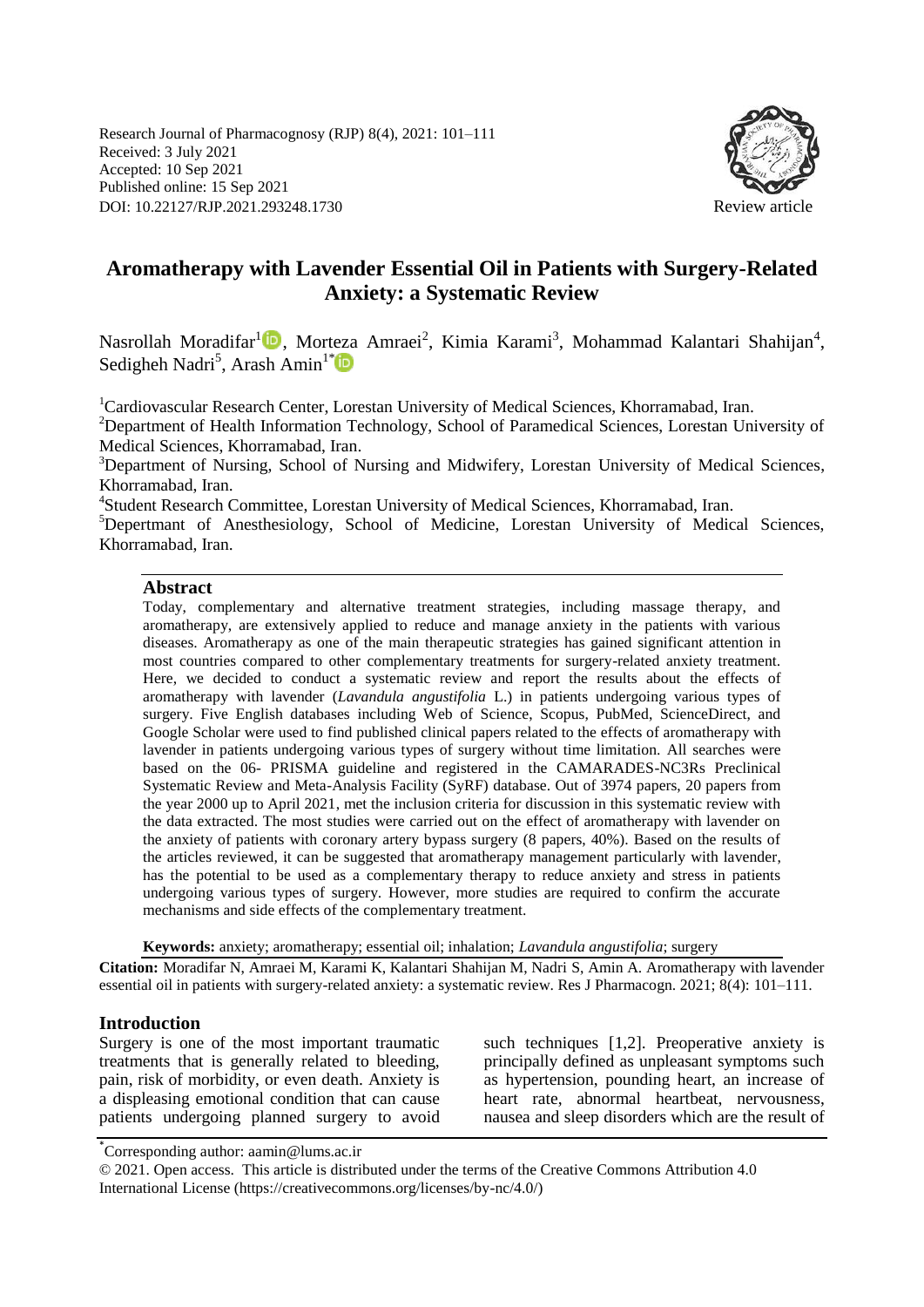the fears and doubts of patients [3-5].

Today, the complementary and alternative treatment strategies, including homeopathy, massage therapy, acupuncture, and aromatherapy are extensively applied to reduce and manage anxiety in patients with various diseases and conditions [6,7]. Aromatherapy as one of the main therapeutic strategies has gained significant attention in most countries compared to other complementary treatments for surgery-related anxiety [8,9]. Aromatherapy includes inhalation of essential oils that are concentrated materials isolated from different parts of the plants [10-12]. Investigations have been performed to assess the activity of aromatherapy with essential oils as a safe nursing medication in conditions such as anxiety in cardiovascular diseases, cancers, hemodialysis, general surgery, reduction of cortisol and for reducing cardiac factors including pulse rate and blood pressure [12-15]. Lavender (*Lavandula angustifolia* L.), from Lamiaceae family, is an herbaceous, aromatic,

and evergreen plant, which is broadly applied in aromatherapy [16]. Previous animal and human studies have reported anxiolytic, pain-relieving, and neuroprotective effects for this plant [17]. The significant scientific interest in recent years into the efficacy of aromatherapy with lavender on pain, anxiety, hypertension and heart rate, sleep disorders in patients with cardiovascular diseases, cancers, hemodialysis, and surgery has been reported by various researchers; therefore, we decided to conduct a systematic review and determine the efficacy of aromatherapy with this plant in patients undergoing various types of surgery.

#### **Methods**

#### **Database search**

This review was conducted according to the 06- PRISMA guideline and registered in the CAMARADES-NC3Rs Preclinical Systematic Review and Meta-Analysis Facility (SyRF) database [18]. Several databases in English including Google Scholar, PubMed, Scopus, Web of Science, and ScienceDirect to were searched concerning the efficacy of aromatherapy with lavender in people undergoing various types of surgery without date limitation. The searched keywords in this study were "Lavender", *Lavandula angustifolia*", "aromatherapy", "surgery", "anxiety", and "stress".

## **Evaluation of quality and the selection of articles**

The articles which assessed the effects of

aromatherapy with lavender in patients undergoing various types of surgery were evaluated. After importing studies into EndNote X9, repeated papers were deleted. Then, the title and abstract of the articles were assessed by three in-dependent authors; they nominated the qualified articles that sufficiently met the inclusion criteria for further analysis. Cochran checklist [18] and Nicholson et al. [19] criterion was used to assess the quality of experimental and quasi-experimental studies. Thus, if a study covered all or part of the criteria, it was given a score of 2 or 1, respectively, and if a study did not meet any of the criteria or the article did not mention any of the required items, it received zero points. Finally, zero quality studies were excluded from the present review. Exclusion criteria in the present review were articles with insufficient data and the papers in which the summary was just submitted in

conferences as preceding articles, and papers with no full text. In addition, studies with poor methodology, inadequate data, inappropriate analysis, inconsistency between methods and results, too much emphasis on importance of results and confusing presentation were excluded from this review (Figure 1).

#### **Data extraction**

The required information from the designated articles was extracted by three independent authors and, if required, the dissimilarities were fixed after consultations with the corresponding researcher. The acquired data were the names of authors, year, control group, type of surgery, measurement scale, dosage, intervention process, results, and reference.

#### **Results and Discussion**

Out of 3974 papers, 20 papers up to April 2021, met the sufficient standards to inter this study (Table 1). Most studies examined the efficacy of aromatherapy with lavender essential oil in patients with surgery-related anxiety (8 papers, 40%).

#### **Cesarean-section**

In a clinical study, Abbasi Jahromi et al. [20] evaluated the efficacy of aromatherapy with Damask rose and lavender on pain and anxiety in pregnant women who were to give birth by cesarean-section.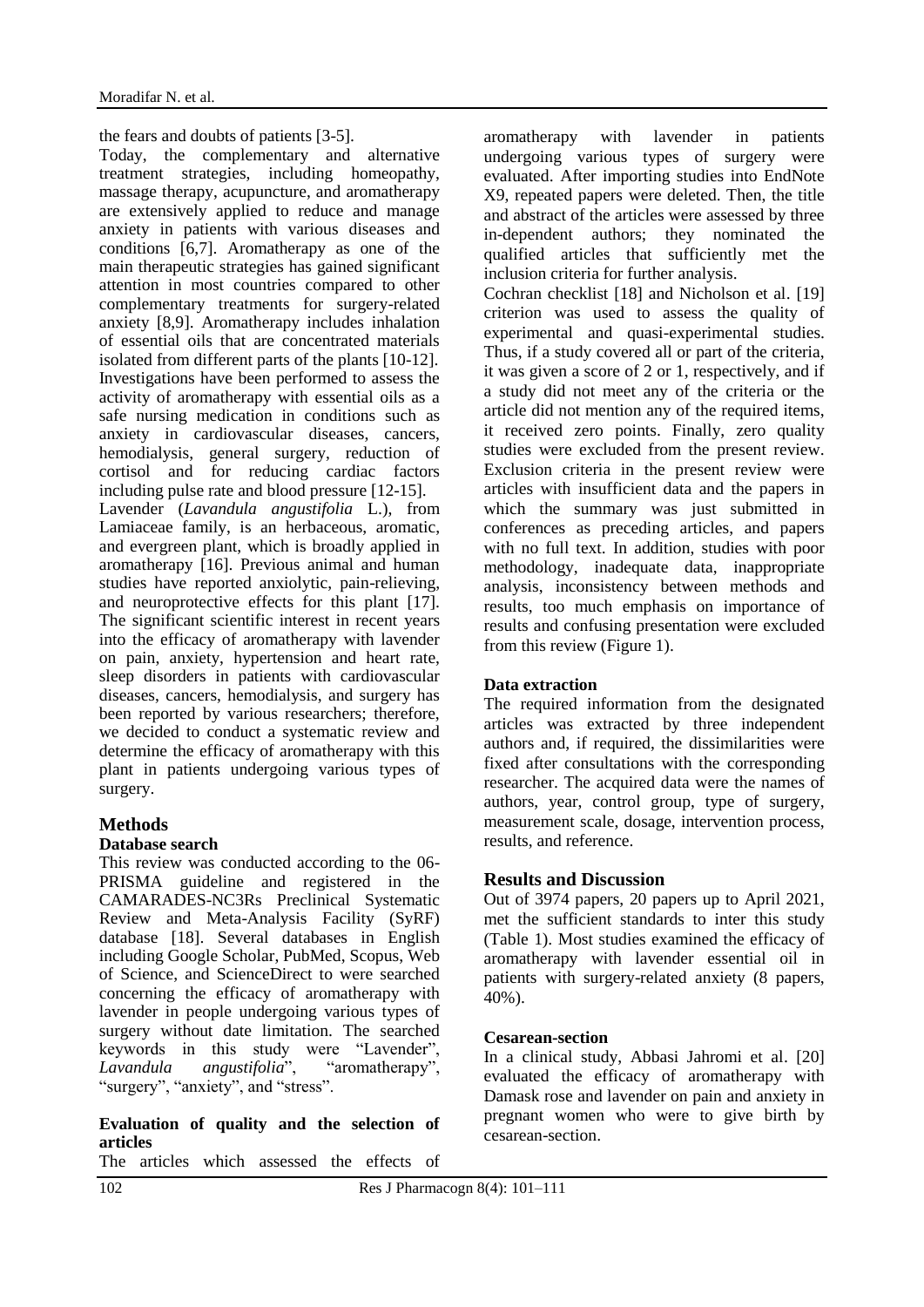

Figure 1. Flowchart indicating the review design process

In this study, 90 mothers were allocated into three groups. Each mother was given a cotton pellet soaking in 3 drops of lavender oil or damask rose oil and requested to inhale the oils for 30 minutes from a distance of 10 cm. The control group received normal saline in the same way. Five minutes after inhalation, the severity of pain and anxiety in each patient was measured by visual analogue scale (VAS) and Spielberger State-Trait Anxiety Inventory. Evaluating the results showed that the intensity of pain and anxiety were considerably improved compared to the control group.

#### **Biopsy**

Recently, Abbaszadeh et al. [21] have conducted a study on the effect of lavender aromatherapy on the severity of anxiety in 80 patients who were to have a bone marrow biopsy. The control group used a cotton soaked in distilled water, and the intervention group a cotton soaked in 3 drops of lavender essential oil. Control group and the intervention group were requested to inhale the cotton for 15 minutes (before the biopsy and at a distance of 7 cm). Then, the level of anxiety was determined using the VAS score. Analyzing the obtained data, it was found that, the mean severity of anxiety was  $1.05 \pm 3.75$  and  $6.3 \pm 1.92$ in the intervention and control groups, respectively. The researchers found that variables such as biopsy location, age, sex, physician history, and biopsy history affected the severity of anxiety and there was a significant difference between the control and intervention groups  $(p<0.05)$ . According to the results, inhaling lavender essential oil effectively reduces anxiety in patients who want to have a bone marrow biopsy.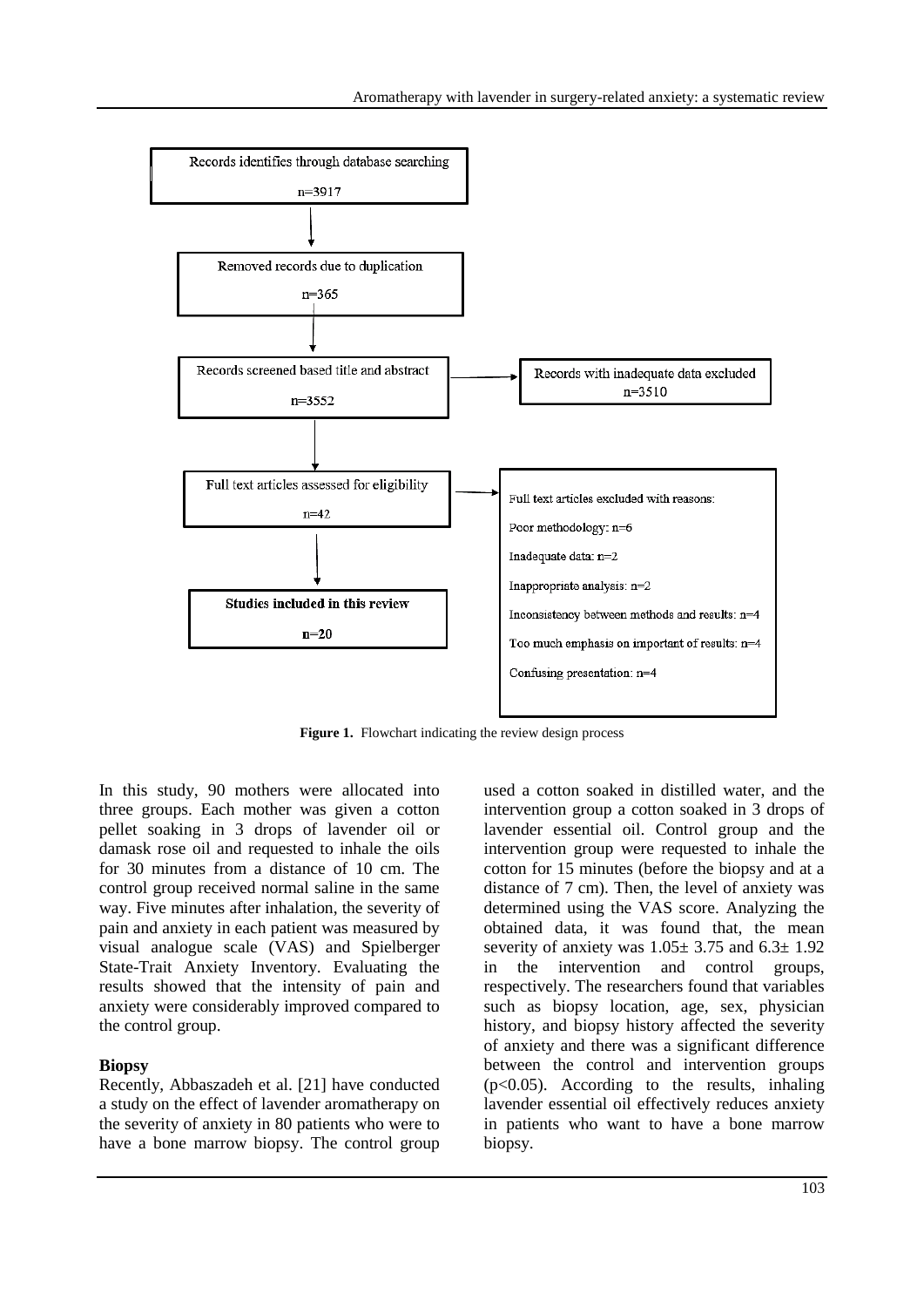| <b>Authors</b>            | Year | Control<br>group   | Type of surgery                            | <b>Measurement</b><br>scale                                                                                                       | <b>Dosage</b>         | Administration                                                 | <b>Results</b>                                                                        | <b>Ref</b> |
|---------------------------|------|--------------------|--------------------------------------------|-----------------------------------------------------------------------------------------------------------------------------------|-----------------------|----------------------------------------------------------------|---------------------------------------------------------------------------------------|------------|
| Abbasijahromi<br>et al.   | 2020 | Normal<br>saline   | Cesarean section                           | Visual analogue<br>scale (VAS) and<br>the Spielberger<br><b>State-Trait Anxiety</b><br>Inventory (STAI)                           | 3 Drops               | 30 Minutes                                                     | Reduction of<br>anxiety and<br>pain                                                   | $[19]$     |
| Abbaszadeh et<br>al.      | 2020 | Distilled<br>water | Bone marrow<br>biopsy                      | Demographic<br>questionnaire and<br>Visual Anxiety<br>Scale (VAS)                                                                 | 3 Drops               | 15 Minutes at a<br>distance of 7-10<br>cm before the<br>biopsy | Reduction of<br>anxiety                                                               | $[20]$     |
| Babatabar<br>Darzi et al. | 2020 | Distilled<br>water | Open-heart<br>surgery                      | Spielberger State<br>Anxiety<br>questionnaire                                                                                     | 3 Drops               | 15 Min after<br>surgery                                        | Reduction of<br>pain and<br>anxiety                                                   | (21]       |
| Bikmoradi et<br>al.       | 2015 | Distilled<br>water | Coronary artery<br>bypass surgery          | Depression<br>Anxiety and Stress<br>Scale questionnaire<br>(DASS 21)                                                              | 2 Drops               | 20 Minutes on<br>the second and<br>third days after<br>surgery | Reduction of<br>mental stress<br>but may<br>increase<br>systolic<br>blood<br>pressure | [22]       |
| Hasanzadeh et<br>al.      | 2016 | None               | Cardiac surgery                            | Modified-McGill<br>pain questionnaire<br>(SFM-MPQ) and<br>the Spielberger<br>situational anxiety<br>level inventory<br>(STAII)    | $1 - 2$<br>Drops      | 20 Minutes                                                     | Reduction of<br>anxiety and<br>pain intensity                                         | $[23]$     |
| Heidari et al.            | 2013 | Distilled<br>water | Open-heart<br>surgery                      | Spielberger State<br>Anxiety<br>questionnaire                                                                                     | 2 Drops               | 20 Minutes                                                     | Reduction of<br>pain and<br>anxiety                                                   | $[24]$     |
| Hosseini et al.           | 2016 | Distilled<br>water | Open-heart<br>surgery                      | Spielberger State<br>Anxiety<br>questionnaire                                                                                     | 2 Drops               | 20 Minutes                                                     | Reduction<br>anxiety score<br>and plasma<br>cortisol<br>levels                        | $[25]$     |
| Pourmovahed<br>et al      | 2016 | Distilled<br>water | Coronary artery<br>bypass graft<br>surgery | Spielberger State<br>Anxiety<br>questionnaire                                                                                     | 2 Drops               | 20 Minutes                                                     | Reduction of<br>anxiety                                                               | $[26]$     |
| Rajai et al               | 2016 | None               | Coronary artery<br>bypass graft<br>surgery | Depression<br><b>Anxiety Stress</b><br>Scale (DASS)<br>questionnaire                                                              | 2 Drops               | On the morning<br>of surgery                                   | Reduction of<br>anxiety and<br>the heart rate                                         | $[27]$     |
| Seifi et al.              | 2014 | Distilled<br>water | Coronary artery<br>bypass graft<br>surgery | Spielberger State<br>Anxiety<br>questionnaire                                                                                     | 2 Drops               | 20 Minutes on<br>the second and<br>third days after<br>surgery | No<br>significant<br>effect on<br>reducing<br>anxiety                                 | $[28]$     |
| Arslan et al.             | 2020 | None               | Dental surgery                             | Face image scale<br>(FIS), Face, Legs,<br>Activity, Cry,<br>Consolability<br>(FLACC) and<br>Wong-Baker pain<br>rating scale (WBS) | 2 Drops               | 3 Minutes before<br>the interventions                          | Reduction of<br>pain and<br>anxiety                                                   | $[29]$     |
| Kritsidima et<br>al.      | 2010 | None               | Dental surgery                             | <b>State Trait Anxiety</b><br>Indicator (STAI-6)<br>and Modified<br><b>Dental Anxiety</b><br>Scale (MDAS)                         | 5 Drops               | 4 h in the<br>morning and<br>afternoon clinics<br>for 4 weeks  | Reduction of<br>pain and<br>anxiety.                                                  | $[30]$     |
| Ayik et al.               | 2018 | None               | Colorectal<br>surgery                      | <b>State Anxiety</b><br>Inventory (SAI)<br>and Richard-<br>Campbell Sleep<br>Questionnaire<br>(RCSQ)                              | 5%<br>Lavender<br>oil | 10 Minutes<br>before surgery<br>and the morning<br>of surgery  | Reduction of<br>anxiety and<br>increasing<br>the sleep<br>quality                     | $[31]$     |

#### **Table 1.** The list of studies on the effect of aromatherapy with lavender on patients undergoing surgery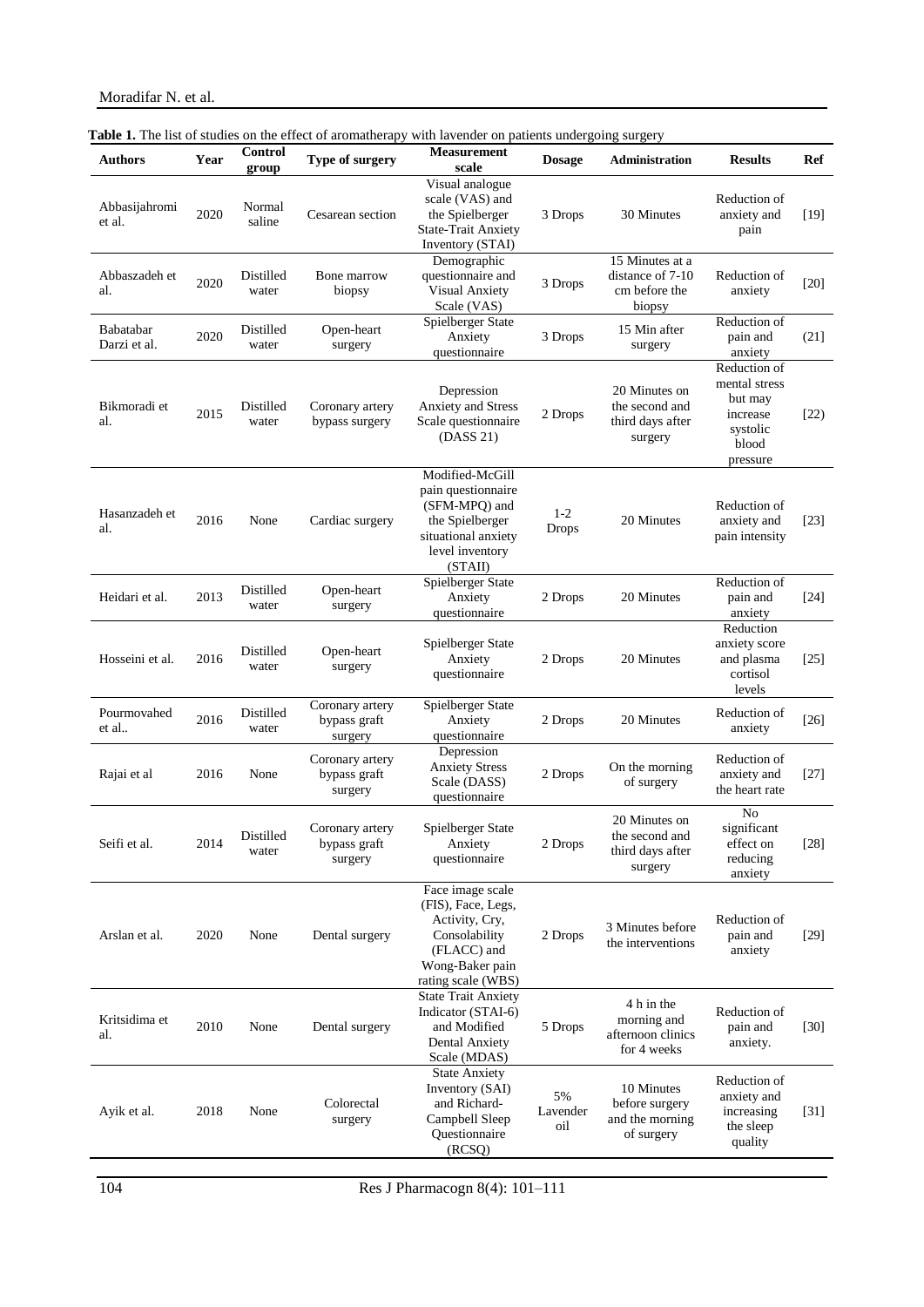Aromatherapy with lavender in surgery-related anxiety: a systematic review

| Table 1. Continued    |      |                           |                                                 |                                                                                                          |                       |                                                                         |                                                                      |        |  |  |  |  |
|-----------------------|------|---------------------------|-------------------------------------------------|----------------------------------------------------------------------------------------------------------|-----------------------|-------------------------------------------------------------------------|----------------------------------------------------------------------|--------|--|--|--|--|
| <b>Authors</b>        | Year | Control<br>group          | Type of surgery                                 | <b>Measurement</b><br>scale                                                                              | <b>Dosage</b>         | <b>Administration</b>                                                   | <b>Results</b>                                                       | Ref    |  |  |  |  |
| Saritas et al.        | 2018 | None                      | Laparoscopic<br>cholecystectomy<br>surgery      | <b>State Anxiety</b><br>Inventory (SAI)                                                                  | 5 Drops               | 20 Minutes                                                              | Reduction of<br>anxiety                                              | $[32]$ |  |  |  |  |
| Bagheri et al.        | 2020 | Oxygen                    | Inguinal hernia<br>surgery                      | Individual<br>demographic data<br>questionnaire and<br>the visual<br>analog scale for<br>pain (VAS pain) | 4 Drops               | 20 Minutes                                                              | Reduction of<br>pain severity<br>and anxiety                         | $[33]$ |  |  |  |  |
| Beyliklioğlu et<br>al | 2019 | None                      | <b>Breast surgery</b>                           | Spielberger State<br>Anxiety<br>questionnaire                                                            | $3-4$<br><b>Drops</b> | 20 Minutes<br>inhalation on the<br>day of the<br>surgery                | Reduction of<br>stress                                               | $[34]$ |  |  |  |  |
| Lola Franco et<br>al  | 2016 | None                      | <b>Breast surgery</b>                           | Spielberger State<br><b>Anxiety Inventory</b>                                                            | 2 Drops               | 10 Minutes<br>before surgery<br>inside a plastic<br>oxygen face<br>mask | Reduction of<br>anxiety                                              | $[35]$ |  |  |  |  |
| Genc et al.           | 2020 | None                      | Benign prostate<br>hyperplasia<br>(BPH) surgery | State and Trait<br><b>Anxiety Inventory</b><br>(STAI)                                                    | 5 Drops               | 5 Minutes                                                               | Reduction of<br>anxiety and<br>improving<br>patient's vital<br>signs | [36]   |  |  |  |  |
| Stanley et al.        | 2020 | Grape<br>seed oil         | Cataract surgery                                | <b>State-Trait Anxiety</b><br>Inventory (STAI)                                                           | 20 Drops              | 20 Minutes                                                              | Reduction of<br>anxiety                                              | $[37]$ |  |  |  |  |
| Hasanpour et<br>al.   | 2017 | <b>Distilled</b><br>water | Upper Limb<br>Reconstruction<br>Surgery         | Spielberger State<br>Anxiety<br>questionnaire                                                            | 3 Drops               | 20 Minutes                                                              | Reduction of<br>anxiety                                              | $[38]$ |  |  |  |  |

#### **Open heart surgery**

Babatabar Darzi et al. evaluated the efficacy of aromatherapy with Damask rose and lavender essential oils on the intensity of anxiety, surgical pain, and postoperative pain [22]. Patients (160 people) were divided into four groups. The first group was not given any medication and only routine care was provided. The second group was given placebo-impregnated cotton (water) and the third and fourth groups were given three drops of Damask rose or lavender essential oil impregnated, respectively. They were requested to apply these essential oils 15 minutes after surgery. They then collected the data using the Spielberger State Anxiety questionnaire. After analyzing the data, they concluded that after inhalation, the pain intensity in the third and fourth groups was significantly reduced compared to the first and second groups. The lowest pain intensity was in the groups that inhaled Damask rose and lavender essential oil, respectively. The results displayed that aromatherapy with Damask rose and lavender essential oils is able to reduce the severity of pain and anxiety after open heart surgery.

In 2015, Bikmoradi et al. [23] carried out a study on 60 patients who were divided into control and intervention groups that used lavender essential oil to evaluate the effects of aromatherapy on patients' anxiety after coronary artery bypass graft (CABG) surgery. Intervention group received two drops of 2% lavender essential oil for 20 minutes after two and three days of surgery. The Depression Anxiety Stress Scale (DASS)-21 questionnaire was used to measure their anxiety before and after the intervention. Evidence suggested that aromatherapy with lavender can increase systolic blood pressure but has little effect on reducing mental stress.

Hasanzadeh et al. [24] have performed the effects of lavender essential oil on 80 patients after CABG transplantation; whereas they found that aromatherapy with lavender could reduce anxiety levels.

Another study was conducted by Abedin et al. [25] on 90 patients undergoing open heart surgery. This study assessed the efficacy of aromatherapy on anxiety levels. Subjects in the intervention group inhaled lavender essential oil (two drops) on a piece of gauze for 20 minutes. Spielberger's anxiety form was used to determine patients' anxiety. The findings revealed that lavender aromatherapy considerably decrease the anxiety score from  $56.37 \pm 5.6$  to  $54.73 \pm 5.42$ , while the level of anxiety increased in the control group who did not use the essential oil.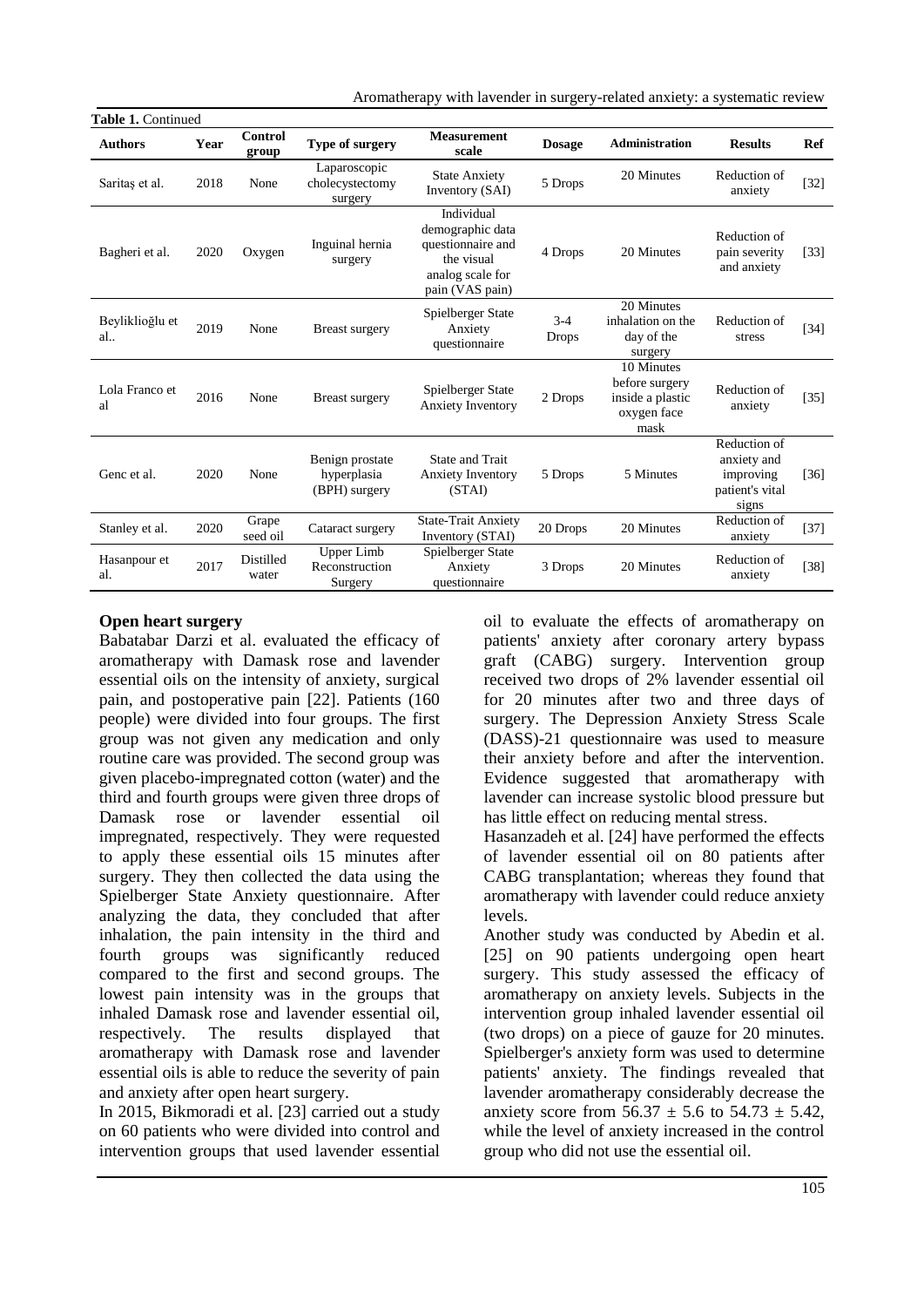In 2016, Hosseini et al designed a clinical trial study to measure anxiety and blood cortisol in 90 patients undergoing open heart surgery by [26]. Lavender aromatherapy reduced the anxiety score from 56.73 to 54.73 and could also reduce plasma cortisol levels from 16.76 to 14.88. In this study, the intervention group inhaled two drops of lavender essential oil and the control group inhaled distilled water for 20 minutes. Before and after the intervention, 2 mL of blood was taken from patients to measure blood cortisol. Spielberger anxiety questionnaire was used to determine the level of anxiety in patients.

In 2016, Pourmovahed et al. [27] conducted a study on 64 patients undergoing CABG surgery. Patients were divided into intervention and control groups. The intervention and control groups inhaled lavender essential oil (2 drops) and distilled water, respectively for 20 minutes. A questionnaire was used to measure patients' anxiety levels before and after the intervention. The results showed that the use of fragrance treatment with lavender oil reduced the level of anxiety from  $45.71 \pm 14.27$  to  $39.53 \pm 9.28$ .

In 2016, Rajai et al. studied the effect of aromatherapy on anxiety and stress in patients undergoing coronary artery surgery [28]. This study included 60 patients admitted to the Army Hospital, Tehran, Iran. The obtained findings exhibited that aromatherapy had no effect in terms of stress or other physiological variables, but it reduced heart rate and anxiety in patients before coronary artery surgery. This intervention can be used as a relaxation method effectively and safely before aggressive interactions.

Seifi et al [29] evaluated the effects of lavender essential oil on reducing anxiety in patients after coronary artery bypass graft surgery. This study was a double-blind randomized controlled trial and was performed on 60 patients. The intervention group was asked to inhale two drops of 2% lavender essential oil on days 2 and 3 after surgery for 20 minutes. The level of anxiety was recorded before and after the intervention with a questionnaire and also evaluating the vital signs. The acquired data revealed no significant difference in the mean anxiety scores among the aromatherapy and control groups.

## **Dental surgery**

Arslan et al. [30] conducted a study on the effect of lavender oil on the severity of pain and anxiety during dental surgery in children. The study was performed on 126 children (54 girls and 72 boys) who were randomly selected and ranged in age from 6 to 12 years. They were divided into control and intervention groups. The intervention group was asked to inhale medical packs soaked in two drops (0.1 mL each) of lavender essential oil for three minutes before surgery, but the control group was not given any substances to inhale. The pain and anxiety of both groups were measured by face image scale (FIS), face legs activity cry Consolability (FLACC) and Wong Baker pain rating scale (WBS). After analyzing the obtained data, the researchers found that lavender essential oil was effective in reducing pain and anxiety in pediatric dental surgeries and can be used as a sedative in such surgeries.

In 2010, Kritsidima et al. [31] in a randomized, controlled cluster study examined the effect of lavender essential oil aromatherapy on the severity of anxiety in 340 people seeking dental care. In this study, the patients were divided into control (n: 170) and intervention (n: 170) groups. In the morning and afternoon, when the patients in the intervention group entered the clinic, they were given five drops of lavender extract mixed with 10 mL of water which was heated for 4 hours to spread the perfume. The duration of the study was four weeks. The same method was performed for the control group using water instead of lavender extract. Patients' anxiety data were then collected using the six-item State Trait Anxiety Inventory (STAI-6) and Modified Dental Anxiety Scale (MDAS). After analyzing the data, it was found that according to MDAS, there was no significant difference between the two groups in the severity of anxiety  $(p>0.05)$ , but based on STAI- 6, the severity of anxiety in the intervention group (7.41) decreased compared to the control group (10.71) and there was a significant difference (p<0.001) indicating that aromatherapy with lavender essential oil can reduce the severity of anxiety in dental patients.

#### **Gastrointestinal surgery**

Cahid Ayik et al. [32] studied the effect of aromatherapy massage on anxiety severity and sleep quality before colorectal surgery. The intervention group inhaled 5% lavender oil 10 minutes before surgery and in the morning of surgery. The obtained results of State Anxiety Inventory (SAI) and Richard-Campbell Sleep Questionnaire (RCSQ) demonstrated that aromatherapy with lavender oil before colon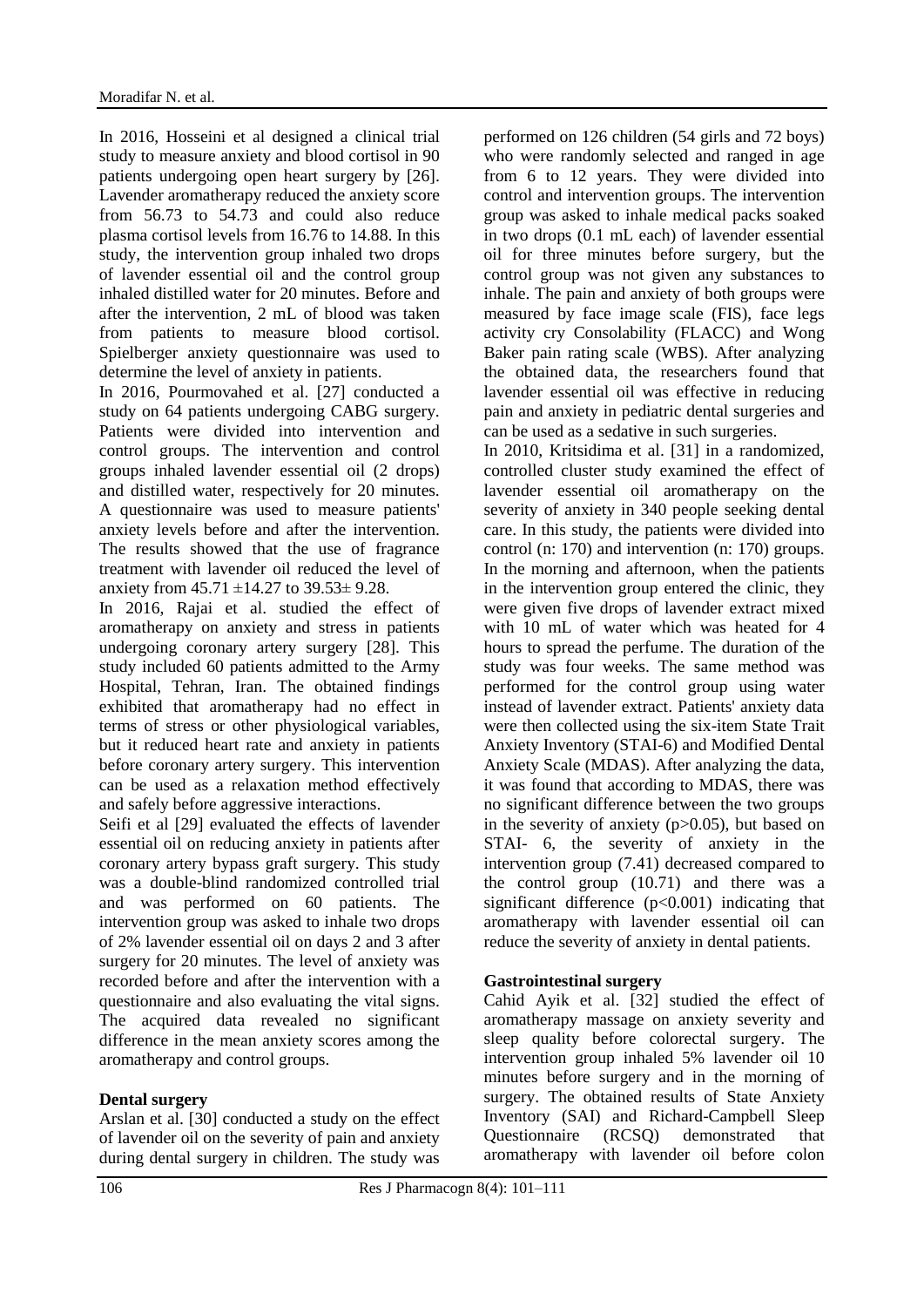surgery can improve sleep quality and decrease anxiety.

In 2018, Saritaş et al. evaluated the effect of aromatherapy with lavender oil on the severity of<br>patients' anxiety before lanaroscopic patients' anxiety before laparoscopic cholecystectomy [33]. For this study, 110 patients were selected divided into control and intervention groups. The intervention group was first asked to complete the State Anxiety Inventory (STA) form and then was given sterile snuff ( $5\times5$  cm) impregnated with five drops of lavender oil to inhale for at least 5 minutes. After 20 minutes, the patients were again asked to complete the STA form. In the control group, the same process was repeated but they were not given lavender oil and just received standard nursing care. By examining the data collected by the STA method, it was observed that the mean anxiety scores in the intervention group were 56.10  $\pm$  8.61 before inhalation and 52.0  $\pm$  8.26 after inhalation, which indicate a significant difference  $(p<0.05)$ ; also, the mean scores of anxiety in the control group before and after the test were  $55.20 \pm 8.49$  and  $58.34 \pm 8.34$ , respectively, which indicate a significant difference  $(p<0.05)$ . Based on the results, it was concluded that aromatherapy with lavender essential oil could reduce the severity of anxiety in laparoscopic cholecystectomy patients.

#### **Brain Surgery**

In 2020, Bagheri et al [34] demonstrated the effect of lavender essential oil aromatherapy on pain after cerebral hernia surgery in a controlled trial. For this study, 90 patients were divided into two groups of 45 intervention and control. The intervention group was asked to inhale four drops of 2% lavender essential oil with oxygen for 20 minutes, but the control group was asked to inhale only oxygen. Data were then collected by visual analog scale (VAS) with a schedule of 0 minutes, 2 hours, 6 hours and 24 hours after surgery. Data analysis showed that the mean scores of pain in the intervention group were lower than the control group  $(p<0.001)$ . Examining these results, it was found that aromatherapy with lavender essential oil can be effective in reducing pain after cerebral hernia surgery.

#### **Breast surgery**

In June 2019, a study was conducted by Ayşe Beyliklioğlu et al. [35] on the effect of aromatherapy of lavender essential oil on the severity of anxiety before breast surgery. In this study, 80 female patients were randomly selected and divided into 2 groups of 40 (control and intervention). The intervention group was given a gauze soaked in 3-4 drops of lavender essential oil and asked to inhale it for 20 minutes on the day of surgery, but the control group was not given any essential oil. Patients' anxiety information was then collected at the time after inhalation and before surgery using the Spielberger State Anxiety questionnaire. Data analysis showed that the mean STAI scores in the intervention group before and after the test were 43.00  $\pm$  11.48 and 37.28  $\pm$  9.93, respectively  $(p<0.05)$  while the mean STAI scores in the control group before and after the test were 44.6±11.45 and 42.43±11.48, respectively(p> 0.05). The results showed that aromatherapy with lavender essential oil before breast surgery can reduce the patient's anxiety.

In 2016, a study on the effect of aromatherapy with lavender oil on patients' anxiety before breast surgery was conducted by Lola Franco et al. [36]. Analysis of the obtained data demonstrated that inhalation of lavender essential oil reduced the severity of anxiety before surgery  $(p<0.05)$ .

#### **Prostate surgery**

In 2019, a quasi-experimental study was conducted by Hasan Genc et al. to investigate the effect of lavender oil aromatherapy on vital signs and severity of patients' anxiety before benign prostatic hyperplasia (BPH) surgery [37]. This study was done on 110 patients. The patients were divided into control and intervention groups with an equal number (55 patients). The intervention group was first asked to complete the Vital Signs form and STAI and then to inhale the odor of five drops of lavender oil for 5 to 10 minutes. After 20 minutes, the vital signs and STAI forms were again completed. The control group did not receive anything and only recorded their vital signs at 20-minute intervals. Analyzing the obtained data showed that the level of anxiety decreased in both groups after inhalation. Also, after reviewing the post-test results of the respiratory symptoms of the groups, it was found that there was a significant difference in the number of breaths and the percentage of oxygen saturation ( $p<0.05$ ).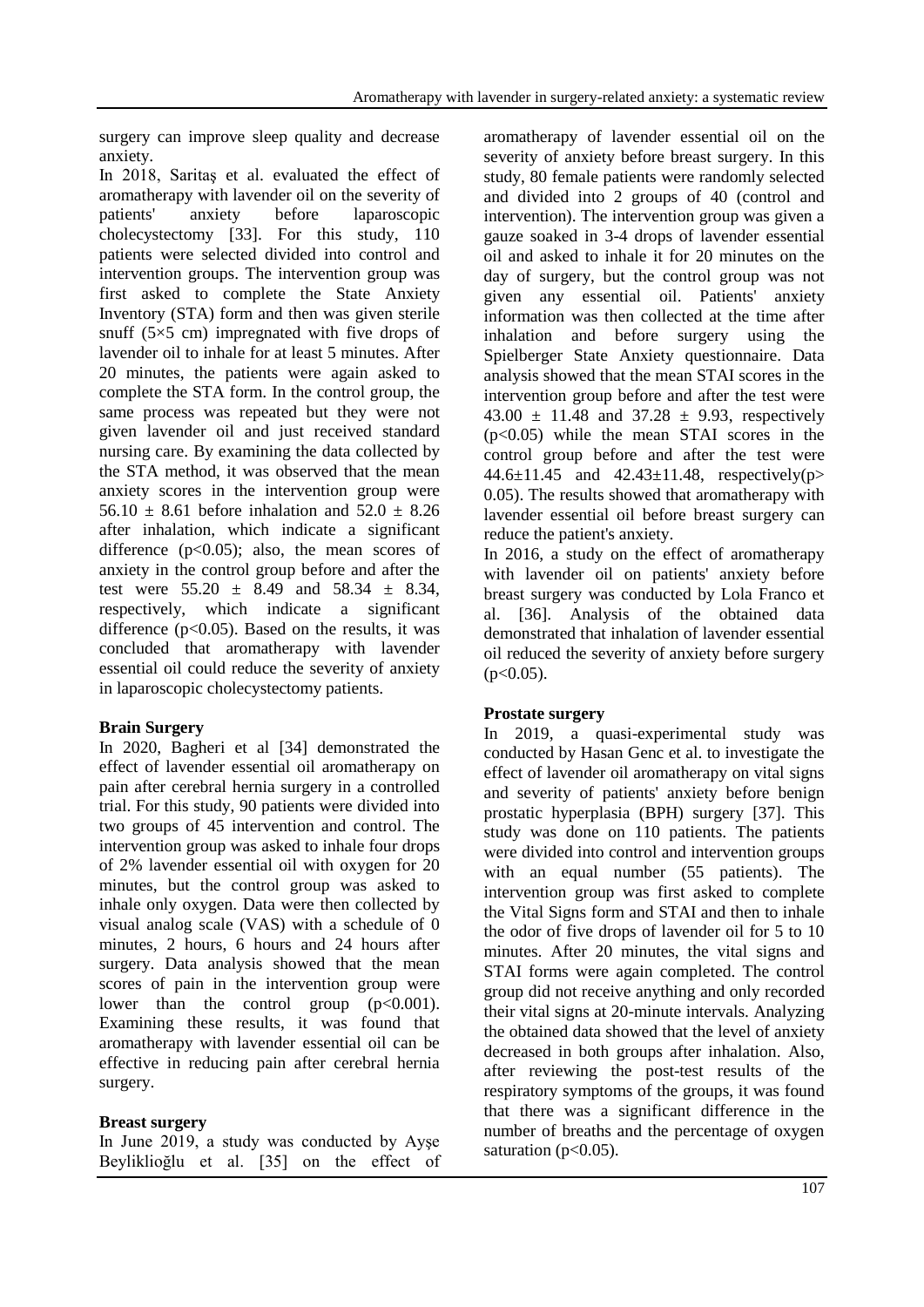### **Eye surgery**

Stanley et al. in a randomized controlled trial evaluated the effect of lavender essential oil on the severity of patients' anxiety before cataract surgery [38]. In this study, 75 patients who were to have for cataract surgery were randomly divided into two groups of control (n: 36) and intervention (n: 39). All patients were asked to complete the STAI questionnaire and, in addition to the questionnaire, their vital signs were recorded. In the lavender group, 20 drops of lavender essential oil were placed in the room steamer and the patients were asked to inhale for 20 minutes. After After each breath of the essential oil of the essential oil, information on vital signs and severity of anxiety (with the STAI questionnaire) was recorded. Analysis of data showed that the mean changes in anxiety scores in the intervention and control groups were 4.5 and 0.8, respectively. After examining the vital signs of the patients, it was found that except for diastolic blood pressure, other signs had returned to normal.

## **Upper Limb Reconstruction Surgery**

In 2017, a controlled non-randomized clinical trial on the effect of lavender oil aromatherapy on the severity of patients' anxiety before upper limb reconstruction surgery was performed by Hasanpour et al. [39]. In this trial, 100 patients were selected by convenience sampling method and then divided into two groups of control (n: 50) and intervention (n: 50). Prior to the intervention, each group was requested to fill the Spielberger State Anxiety form. The intervention group was given non-sterile gauze impregnated with 3 drops of lavender oil and they were asked to inhale for 20 minutes. The same was done for the control group with distilled water instead of lavender oil. Five minutes after the intervention ended, both groups were again asked to complete the Spielberger State Anxiety questionnaire. Before and after the intervention, vital signs (blood pressure, respiration, etc.) of each group were also recorded. It was found that the mean of state and characteristic anxiety in the intervention group before inhalation were  $55.80 \pm 4.91$  and  $53.92 \pm 5.79$ , respectively, while they were 41.86  $\pm$  4.03 and 45.66 $\pm$  4.49, respectively after inhalation. In the control group, the mean of state and specificity anxiety before inhalation were  $55.76 + 4.86$  and  $55.90 + 4.85$  and after inhalation they were  $55.56 \pm 4.74$  and  $55.90 \pm 1.74$ 4.90, respectively. After reviewing the results, it was found that lavender can reduce patients' anxiety before upper limb reconstruction surgery.

### **Possible mechanisms of aromatherapy**

Considering the possible mechanisms of aromatherapy, reviews have reported three possible mechanisms in which aromatherapy with essential oils can affect brain functioning. (1) the activation of nasal olfactory chemoreceptors and then effect of olfactory signals on the brain. The olfactory system is considered a unique system among the sensory systems for having direct anatomical and functional contacts with the limbic system. Accordingly, olfactory stimuli are able to have a potent effect on mood; (2) direct diffusion of essential oil molecules through the olfactory nerve into connected brain parts and the stimulation of cellular and molecular procedures; (3) the alveolar absorption of essential oil molecules into the blood circulation, passing the blood–brain barrier (BBB) to act with particular brain areas [40]. Recently, Schneider et al (2019) have proven that aromatherapy with essential oils can increase serotonin reuptake, endorphin, serotonin and noradrenaline secretion, inhibition of regulatory receptors controlling HT1B-5 in presynaptic cells, nerve irritability and neurogenesis which results in improving the severity of anxiety conditions [41].

## **Conclusion**

Based on the results of this review, it can be suggested that aromatherapy management, particularly with lavender essential oil has the potential to be used as a complementary therapy to reduce anxiety and stress in patients undergoing various types of surgery. However, more studies are required to confirm the accurate mechanisms and side effects of the alternative treatment.

## **Acknowledgments**

None.

## **Author contributions**

Arash Amin designed the study; Morteza Amraei, Mohammad Kalantari Shahijan and Kimia Karami collected data; Nasrollah Moradifar and Sedigheh Nadri drafted the manuscript; Arash Amin, Kimia Karami, and Morteza Amraei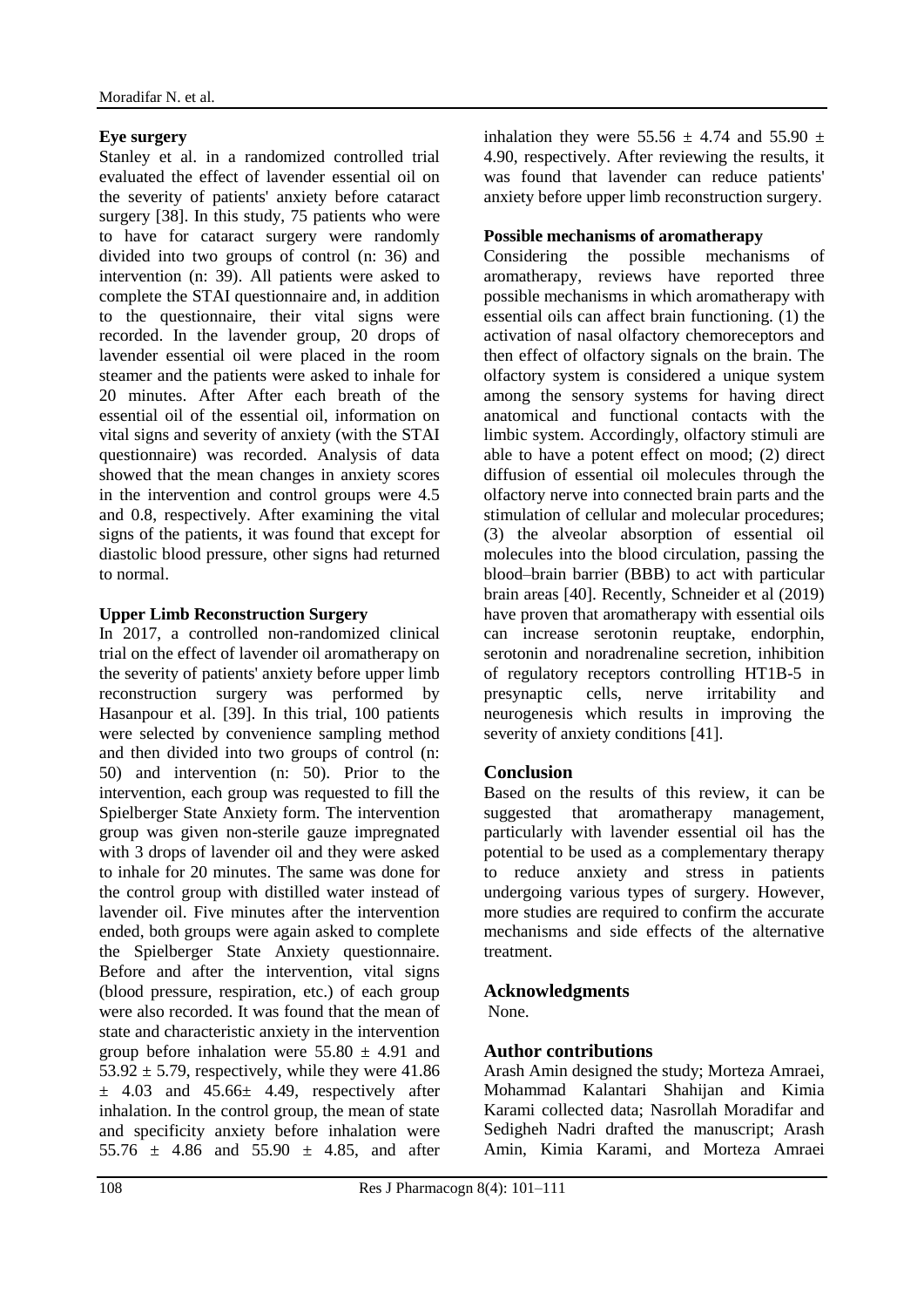revised the manuscript for intellectual content.

## **Declaration of interest**

The authors declare that there is no conflict of interest. The authors alone are responsible for the accuracy and integrity of the paper content.

## **References**

- [1] Maranets I, Kain ZN. Preoperative anxiety and intraoperative anesthetic requirements. *Surv Anesthesiol*. 2000; 44(5): 272–273.
- [2] Salmon P. Surgery as a psychological stressor: paradoxical effects of preoperative emotional state on endocrine responses. *Stress Health*. 1992; 8(3): 193–198.
- [3] Sigdel S. Perioperative anxiety: a short review. *Glob Anesth Perioper Med*. 2015; 1(4): 107–108.
- [4] Chutima R, Sookjaroen T, Aurasa C. Preoperative anxiety among patients who were about to receive uterine dilatation and curettage. *J Med Assoc Thai*. 2012; 95(10): 1344–1351.
- [5] Gataa R, Ajmi TN, Bougmiza I, Mtiraoui A. Morbidity patterns in general practice settings of the province of Sousse, Tunisia. *Pan Afr Med J.* 2009; 3: 1–9.
- [6] Çetinkaya F, Aşiret GD, Yilmaz CK, İnci S. Effect of listening to music on anxiety and physiological parameters during coronary angiography: a randomized clinical trial. *Eur J Integr Med*. 2018; 23: 37–42.
- [7] Song JA, Lee MK, Min E, Kim ME, Fike G, Hur MH. Effects of aromatherapy on dysmenorrhea: a systematic review and metaanalysis. *Int J Nurs Stud.* 2018; 84(1): 1–11.
- [8] Cooke B, Ernst E. Aromatherapy: a systematic review. *Br J Gen Prac*. 2000; 50(455): 493–496.
- [9] Dehdari T, Heydar Nia A, Ramezan Khani A, Sadeghian S, Ghofrani F, babaie GH, [Etemadi](http://tmuj.iautmu.ac.ir/search.php?sid=1&slc_lang=en&auth=Etemadi) S. Effects of progressive muscle relaxation training on anxiety and quality of life in anxious patients after coronary bypass surgery. *Med Sci J Islamic Azad Univ*. 2006; 17(4): 205–221.
- [10] Dunning T. Aromatherapy: overview, safety and quality issues. *OA Altern Med*. 2013;  $1(1): 1-6.$
- [11] Maddocks-Jennings W, Wilkinson JM. Aromatherapy practice in nursing: literature review. *J Adv Nurs*. 2004; 48(1): 93–103.
- [12] Ali B, Al-Wabel NA, Shams S, Ahamad A,

Khan SA, Anwar F. Essential oils used in aromatherapy: a systemic review. *Asian Pac J Trop Biomed*. 2015; 5(8): 601–611.

- [13] Bagheri-Nesami M, Shorofi SA, Nikkhah A, Espahbodi F. The effects of lavender essential oil aromatherapy on anxiety and depression in haemodialysis patients. *Pharm Biomed Res*. 2017; 3(1): 8–13.
- [14] Cho MY, Min ES, Hur MH, Lee MS. Effects of aromatherapy on the anxiety, vital signs, and sleep quality of percutaneous coronary intervention patients in intensive care units. *Evid Based Complement Altern Med*. 2013; Article ID 381381.
- [15] Yim VW, Ng AK, Tsang HW, Leung AY. A review on the effects of aromatherapy for patients with depressive symptoms. *J Alter Comp Med*. 2009; 15(2): 187–195.
- [16] Cavanagh HT, Wilkinson JT. Biological activities of lavender essential oil. *Phytother Res*. 2002; 16(4): 301–308.
- [17] Gilani AH, Aziz N, Khan MA, Shaheen F, Jabeen Q, Siddiqui BS, Herzig JW. Ethnopharmacological evaluation of the anticonvulsant, sedative and antispasmodic activities of *Lavandula stoechas* L. *J Ethnopharmacol*. 2000; 71(1-2): 161–167.
- [18] Moher D, Liberati A, Tetzlaff J, Altman DG. Prisma group. Preferred reporting items for systematic reviews and meta-analyses: the PRISMA statement. *Ann Intern Med*. 2009; 151(4): 264–269.
- [19] Nicholson PJ. How to undertake a systematic review in an occupational setting. *Occup Environ Med*. 2007; 64(5): 353–358.
- [20] Abbasijahromi A, Hojati H, Nikooei S, Jahromi HK, Dowlatkhah HR, Zarean V[,](https://pubmed.ncbi.nlm.nih.gov/?term=Farzaneh+M&cauthor_id=31730539) [Farzaneh](https://pubmed.ncbi.nlm.nih.gov/?term=Farzaneh+M&cauthor_id=31730539) M, [Kalavani](https://pubmed.ncbi.nlm.nih.gov/?term=Kalavani+A&cauthor_id=31730539) A. Compare the effect of aromatherapy using lavender and Damask rose essential oils on the level of anxiety and severity of pain following C-section: a double-blinded randomized clinical trial. *J Complement Integr Med*. 2020; Article ID 31730539.
- [21] Abbaszadeh R, Tabari F, Asadpour A. The effect of lavender aroma on anxiety of patients having bone marrow biopsy. *Asian Pac J Cancer Prev*. 2020; 21(3): 771–775.
- [22] Babatabar Darzi H, Vahedian-Azimi A, Ghasemi S, Ebadi A, Sathyapalan T, Sahebkar A. The effect of aromatherapy with rose and lavender on anxiety, surgical site pain, and extubation time after open-heart surgery: a double-center randomized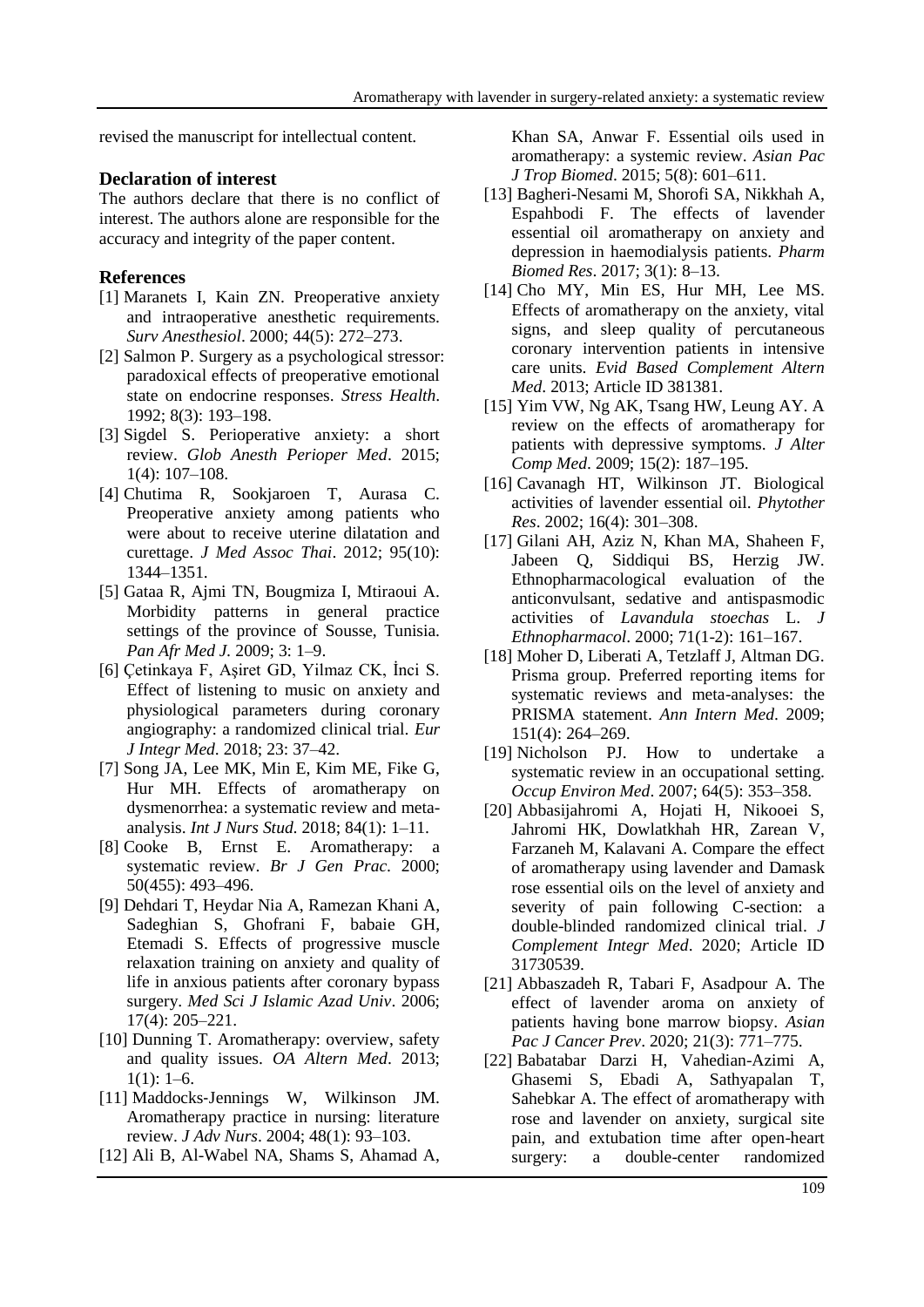controlled trial. *Phyther Res*. 2020; 34(10): 2675–2684.

- [23] Bikmoradi A, Seifi Z, Poorolajal J, Araghchian M, Safiaryan R, Oshvandi K. Effect of inhalation aromatherapy with lavender essential oil on stress and vital signs in patients undergoing coronary artery bypass surgery: a single-blinded randomized clinical trial. *Complement Ther Med*. 2015; 23(3): 331–338.
- [24] Hasanzadeh F, Kashouk NM, Amini S, Asili J, Emami SA, Vashani HB, [Sahebkar](https://www.ncbi.nlm.nih.gov/pubmed/?term=Sahebkar%20A%5BAuthor%5D&cauthor=true&cauthor_uid=27047319) A. The effect of cold application and lavender oil inhalation in cardiac surgery patients undergoing chest tube removal. *Excli J*. 2016; 15: 64–74.
- [25] Heidari A, Vakili M, Moghaddam S, Taziki S, Badeleh M. The effect of lavender oil inhalation on anxiety and some physiological parameters of open- heart surgery patients. *J Res Dev Nurs Midwifery.* 2013; 10: 1–6.
- [26] Hosseini SA, Heydari A, Vakili MA, Moghadam S, Tazyky SA. Effect of lavender essence inhalation on the level of anxiety and blood cortisol in candidates for open-heart surgery. *Iran J Nurs Midwifery Res*. 2016; 21(4): 397–401.
- [27] Pourmovahed Z, Zare Zardini H, Vahidi A, Jafari Tadi E. The effect of inhalation aromatherapy on anxiety level of the patients before coronary artery bypass graft surgery (CABG). *J Rafsanjan Univ Med Sci*. 2016; 15(6): 551–562.
- [28] Rajai N, Sajadi SA, Teymouri F, Zareiyan A, Siavoshi S, Malmir M. The effect of aromatherapy with lavender essential oil on anxiety and stress in patients undergoing coronary artery bypass graft surgery. *Jundishapur J Chronic Dis Care*. 2016; 5(4): 1–6.
- [29] Seifi Z, Beikmoradi A, Oshvandi K, Poorolajal J, Araghchian M, Safiaryan R. The effect of lavender essential oil on anxiety level in patients undergoing coronary artery bypass graft surgery: a double-blinded randomized clinical trial. *Iran J Nurs Midwifery Res*. 2014; 19(6): 574–580.
- [30] Arslan I, Aydinoglu S, Karan NB. Can lavender oil inhalation help to overcome dental anxiety and pain in children? a randomized clinical trial. *Eur J Pediatr*. 2020; 179(6): 985–992.
- [31] Kritsidima M, Newton T, Asimakopoulou K.

The effects of lavender scent on dental patient anxiety levels: a cluster randomisedcontrolled trial. *Community Dent Oral Epidemiol*. 2010; 38(1): 83–87.

- [32] Ayik C, Özden D. The effects of preoperative aromatherapy massage on anxiety and sleep quality of colorectal surgery patients: a randomized controlled study. *Complement Ther Med*. 2018; 36: 93– 99.
- [33] Saritaş S, Kavak F, Savaş B. The effect of lavender oil on anxiety levels of patients before laparoscopic cholecystectomy. *Complement Ther Clin Pract*. 2018; 32: 51– 54.
- [34] Bagheri H, Salmani T, Nourian J, Mirrezaie SM, Abbasi A, Mardani A, [Vlaisavljevic](https://pubmed.ncbi.nlm.nih.gov/?term=Vlaisavljevic+Z&cauthor_id=32709507) Z. The effects of inhalation aromatherapy using lavender essential oil on postoperative pain of inguinal hernia: a randomized controlled trial. *J Perianesth Nurs*. 2020; 35(6): 642– 648.
- [35] Beyliklioğlu A, Arslan S. Effect of lavender oil on the anxiety of patients before breast surgery. *J Perianesth Nurs*. 2019; 34(3): 587–593.
- [36] Franco L, Blanck TJJ, Dugan K, Kline R, Shanmugam G, Galotti A, [Granell](https://pubmed.ncbi.nlm.nih.gov/?term=von+Bergen+Granell+A&cauthor_id=27555173) AVB, [Wajda](https://pubmed.ncbi.nlm.nih.gov/?term=Wajda+M&cauthor_id=27555173) M. Both lavender fleur oil and unscented oil aromatherapy reduce preoperative anxiety in breast surgery patients: a randomized trial. *J Clin Anesth*. 2016; 33: 243–249.
- [37] Genc H, Saritas S. The effects of lavender oil on the anxiety and vital signs of benign prostatic hyperplasia patients in preoperative period. *Explore*. 2020; 16(2): 116–122.
- [38] Stanley PF, Wan LF, Karim RA. A randomized prospective placebo-controlled study of the effects of lavender aromatherapy on preoperative anxiety in cataract surgery patients. *J Perianesth Nurs*. 2020; 35(4): 403–406.
- [39] Hasanpour SE, Rouhi Rahim Begloo E, Jafarian H, Aliyari M, Shariati Moghadam AM, Haghani H, [Alizadeh Otaghvar](http://jccnc.iums.ac.ir/search.php?sid=1&slc_lang=en&auth=Alizadeh+Otaghvar) HR. The effect of aromatherapy using lavender essential oil on anxiety in candidate patients of upper limb reconstruction surgery: a nonrandomized controlled clinical trial. *J Client Centered Nurs Care*. 2017; 3(3): 223–230.
- [40] Fung TK, Lau BW, Ngai SP, Tsang HW. Therapeutic effect and mechanisms of